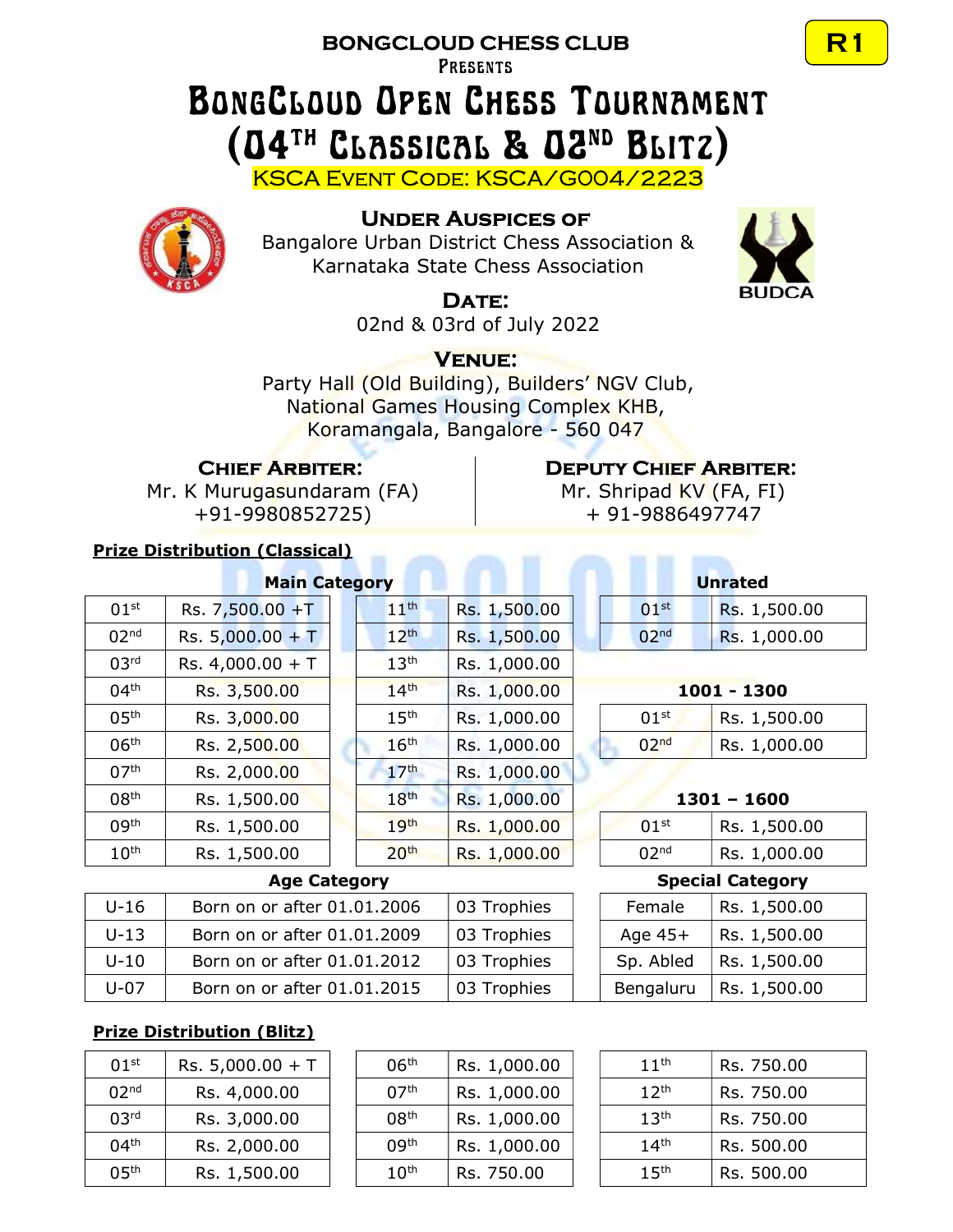#### Entry Fee

#### Classical – Rs. 800.00, Blitz – Rs. 300.00, Both – Rs. 1000.00 Free Entry for all the players rated above 2300

25% discount for differently-abled players. Entries will be closed by  $01<sup>st</sup>$  July 1700 Hrs. Entry fee is non-refundable & non-transferable.

Organiser have right to accept or reject any entry without assigning any reason.

#### Payments & Registration:

Payments can be made through www.bongcloudchessclub.com (Kindly Click on the 'Book' button under the brochure to make the payment and after that, fill the Google form by clicking on the below link: https://forms.gle/urcacXi6uXCPLsDZA)

#### System of Play

The tournament will be conducted as per the FIDE Laws of Chess and FIDE Swiss System with 06 rounds for the Classical Event & 09 Rounds for the Blitz Event.

Separate Event in Classical format for Age Categories. Blitz Tournament will be Open Tournament (Anyone can be paired with Anyone)

#### Time Control

Classical: 30 Minutes  $+$  30 Seconds Increment from Move 1 Blitz: 03 Minutes  $+$  02 Seconds Increment from Move 1

#### Tournament Schedule

|                        | 02 <sup>nd</sup> of July 2022 |            |  |                         | 03rd of July 2022 |          |
|------------------------|-------------------------------|------------|--|-------------------------|-------------------|----------|
| <b>Players Meeting</b> | $\blacksquare$                | 08:45 AM   |  | Round 5                 |                   | 09:00 AM |
| Round 1                | $\blacksquare$                | 09:15 AM   |  | Round 6                 |                   | 11:00 AM |
| Round 2                |                               | $11:15$ AM |  |                         | Lunch Break       |          |
| Lunch Break            |                               |            |  | <b>Blitz Tournament</b> |                   | 01:30 PM |
| Round 3                |                               | 02:00 PM   |  | Prize Distribution      |                   | 04:30 PM |
| Round 4                |                               | 04:00 PM   |  | Departure               |                   | 05:00 PM |

#### Wrist Watches & Mobile Phones

Players are instructed not to wear electronic wrist watches while playing; Mobile Phones must be kept in the Switch Off Mode. Violating the rule in the above both cases will be led to the loss of the game.

#### **Certificates**

Certificates will be awarded to all the players, irrespective of rankings.

#### Mode of Payment for Cash Prizes

The Cash Prizes will be transferred online through UPI or Bank Transfer.

#### Chess Board & Clocks

The Chess Boards (International Standard) will be provided to all the participants. You all are requested to not bring any of the Sets.

#### COVID Guidelines

Players are requested to wear their masks and sanitise their hands before and after each round. Players are requested to bring their own masks and sanitizers.